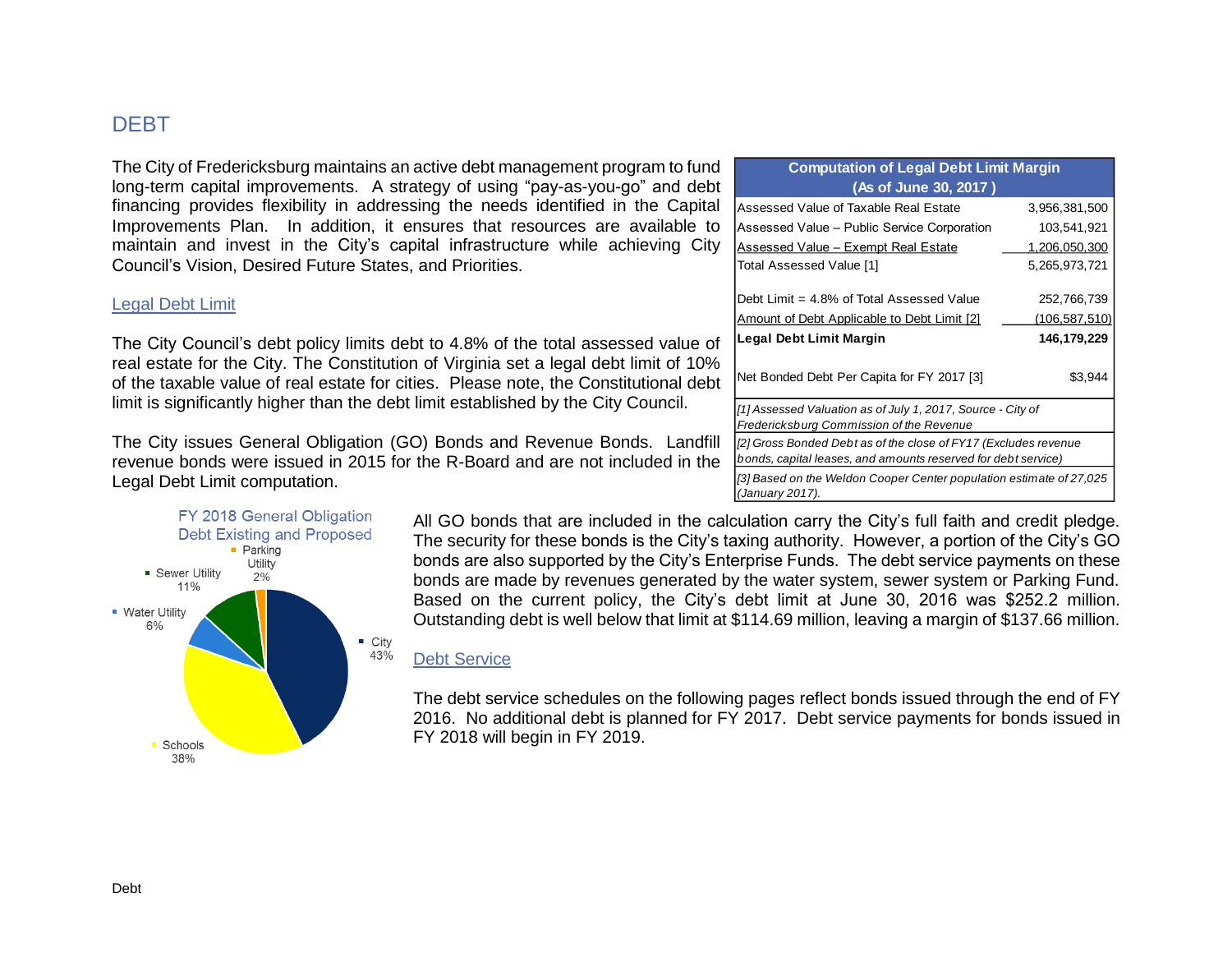Total principal and interest in FY 2018 for debt supported by the general fund is \$8.3 Million. However, the General Fund transfer to support school debt will be reduced by \$153,884 based on funds received from the Virginia Public School Authority (VPSA). VPSA issued refunding bonds during FY 2012 and 2014 and sent the savings in a lump sum to the City. The City established a reserve fund to reduce or "credit" those savings on an annual basis during the life of the 2004A Bonds.

| <b>FY 18 General Obligation</b><br><b>Debt Service as a Percentage of Revenues</b> |                   |                         |        |  |  |  |  |  |  |  |  |  |  |
|------------------------------------------------------------------------------------|-------------------|-------------------------|--------|--|--|--|--|--|--|--|--|--|--|
|                                                                                    | <b>Fund Total</b> | Debt Service % of Total |        |  |  |  |  |  |  |  |  |  |  |
| General Fund                                                                       | 93,475,000        | 8,302,892               | 8.88%  |  |  |  |  |  |  |  |  |  |  |
| Water Fund                                                                         | 5,101,580         | 829,939                 | 16.27% |  |  |  |  |  |  |  |  |  |  |
| Sewer Fund                                                                         | 7,740,947         | 1,609,652               | 20.79% |  |  |  |  |  |  |  |  |  |  |
| Parking Fund                                                                       | 872,239           | 299,696                 | 34.36% |  |  |  |  |  |  |  |  |  |  |

The FY 2018 Recommended Budget proposes a debt issuance of approximately \$11 million. Proceeds will be used for the following projects:

- **\$5 Million Riverfront Park Construction**
- \$3.2 Million Public Works projects including a new salt storage building
- \$1.5 Million Enterprise Wide Resource Computer System
- \$1.3 Million School improvements Including a new roof at Walker Grant Middle School and HVAC at Hugh Mercer



The estimated debt service related to the issuance in FY 2019 bonds is \$890,000. Of that amount, approximately \$366,000 is related to Riverfront Park. Please note, the Fall Hill Avenue project is a FY 2017 project.

The charts on the following pages provide more detail on the City's outstanding debt and include the following:

- Summary of outstanding debt by bond issue
- Requested FY 2018 debt service appropriations
- General fund principal and interest payments, and
- Annual debt service payments.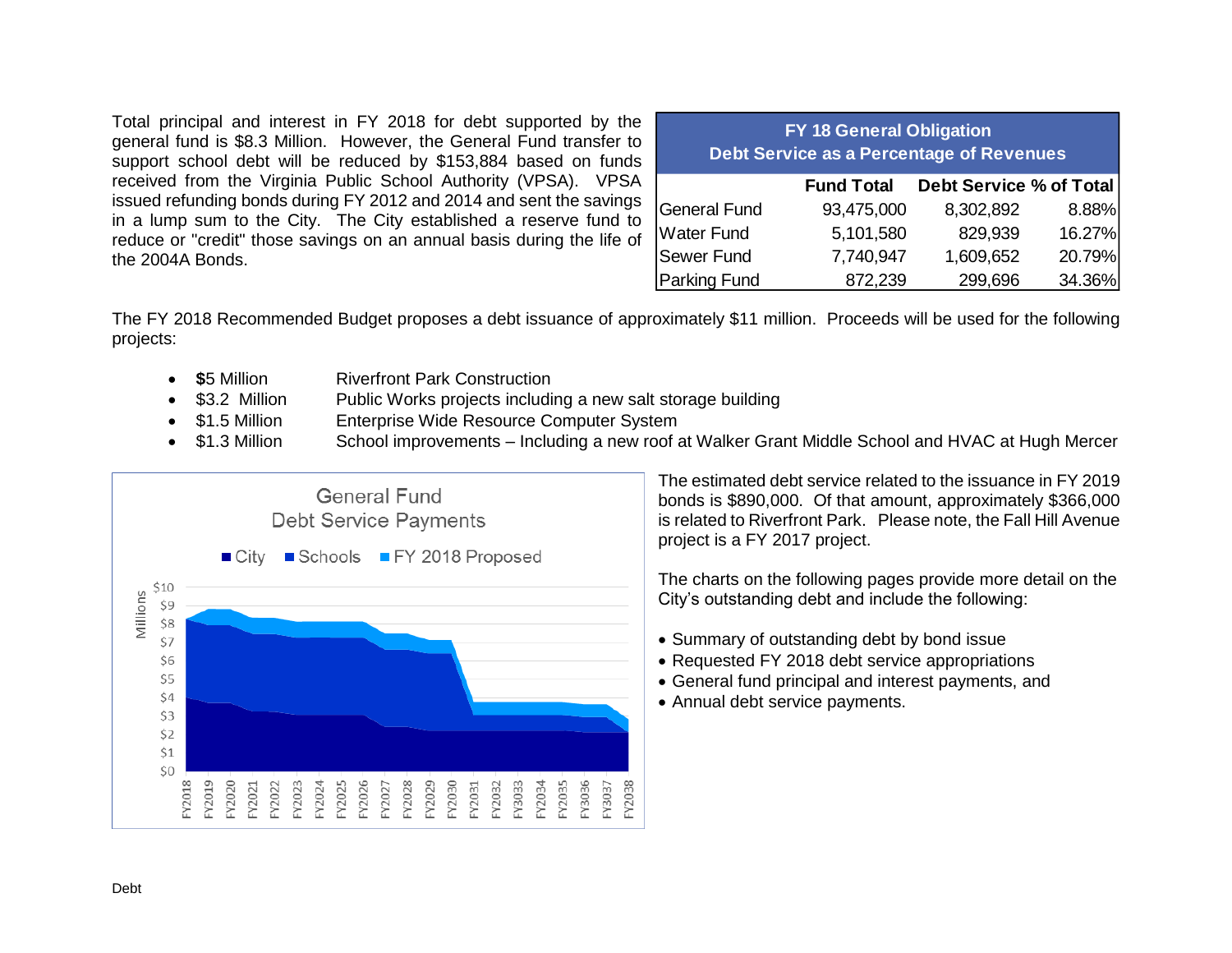| <b>General Obligation Debt</b> |                  |                      |                                  |                      |                 |                |             |  |  |  |  |  |  |
|--------------------------------|------------------|----------------------|----------------------------------|----------------------|-----------------|----------------|-------------|--|--|--|--|--|--|
| <b>Fiscal</b>                  |                  |                      | <b>General Fund Debt Service</b> |                      |                 |                |             |  |  |  |  |  |  |
| <b>Year</b>                    |                  |                      |                                  |                      |                 |                |             |  |  |  |  |  |  |
|                                |                  | <b>Existing Debt</b> |                                  | <b>Proposed Debt</b> | <b>TOTAL</b>    |                |             |  |  |  |  |  |  |
|                                |                  |                      | <b>Existing</b>                  |                      |                 | <b>Propsed</b> |             |  |  |  |  |  |  |
|                                | <b>Principal</b> | <b>Interest</b>      | <b>Total</b>                     | <b>Principal</b>     | <b>Interest</b> | <b>Total</b>   |             |  |  |  |  |  |  |
| <b>FY2018</b>                  | 4,775,957        | 3,526,935            | 8,302,892                        |                      |                 |                | 8,302,892   |  |  |  |  |  |  |
| FY2019                         | 4,640,064        | 3,328,031            | 7,968,095                        | 434,758              | 435,242         | 870,000        | 8,838,095   |  |  |  |  |  |  |
| FY2020                         | 4,833,121        | 3,127,495            | 7,960,616                        | 452,044              | 417,956         | 870,000        | 8,830,616   |  |  |  |  |  |  |
| FY2021                         | 4,573,399        | 2,913,915            | 7,487,314                        | 470,017              | 399,983         | 870,000        | 8,357,314   |  |  |  |  |  |  |
| FY2022                         | 4,776,213        | 2,700,563            | 7,476,775                        | 488,706              | 381,294         | 870,000        | 8,346,775   |  |  |  |  |  |  |
| <b>FY2023</b>                  | 4,803,529        | 2,494,949            | 7,298,478                        | 508,138              | 361,862         | 870,000        | 8,168,478   |  |  |  |  |  |  |
| <b>FY2024</b>                  | 5,021,666        | 2,287,748            | 7,309,415                        | 528,343              | 341,657         | 870,000        | 8,179,415   |  |  |  |  |  |  |
| <b>FY2025</b>                  | 5,229,480        | 2,070,888            | 7,300,368                        | 549,353              | 320,647         | 870,000        | 8,170,368   |  |  |  |  |  |  |
| <b>FY2026</b>                  | 5,458,340        | 1,847,788            | 7,306,129                        | 571,198              | 298,802         | 870,000        | 8,176,129   |  |  |  |  |  |  |
| <b>FY2027</b>                  | 5,002,771        | 1,628,258            | 6,631,029                        | 593,913              | 276,087         | 870,000        | 7,501,029   |  |  |  |  |  |  |
| <b>FY2028</b>                  | 5,219,538        | 1,409,882            | 6,629,420                        | 617,532              | 252,468         | 870,000        | 7,499,420   |  |  |  |  |  |  |
| <b>FY2029</b>                  | 5,253,855        | 1,185,094            | 6,438,949                        | 483,522              | 228,478         | 712,000        | 7,150,949   |  |  |  |  |  |  |
| <b>FY2030</b>                  | 5,491,022        | 951,623              | 6,442,645                        | 503,057              | 208,943         | 712,000        | 7,154,645   |  |  |  |  |  |  |
| <b>FY2031</b>                  | 2,288,190        | 788,210              | 3,076,399                        | 523,380              | 188,620         | 712,000        | 3,788,399   |  |  |  |  |  |  |
| <b>FY2032</b>                  | 2,375,357        | 698,320              | 3,073,676                        | 544,525              | 167,475         | 712,000        | 3,785,676   |  |  |  |  |  |  |
| <b>FY3033</b>                  | 2,467,524        | 606,251              | 3,073,775                        | 566,523              | 145,477         | 712,000        | 3,785,775   |  |  |  |  |  |  |
| <b>FY2034</b>                  | 2,564,691        | 511,842              | 3,076,533                        | 589,411              | 122,589         | 712,000        | 3,788,533   |  |  |  |  |  |  |
| <b>FY2035</b>                  | 2,666,837        | 404,672              | 3,071,510                        | 613,223              | 98,777          | 712,000        | 3,783,510   |  |  |  |  |  |  |
| <b>FY3036</b>                  | 2,685,000        | 284,884              | 2,969,884                        | 637,997              | 74,003          | 712,000        | 3,681,884   |  |  |  |  |  |  |
| <b>FY3037</b>                  | 2,805,000        | 162,047              | 2,967,047                        | 663,772              | 48,228          | 712,000        | 3,679,047   |  |  |  |  |  |  |
| FY2038                         | 2,090,000        | 49,638               | 2,139,638                        | 690,589              | 21,411          | 712,000        | 2,851,638   |  |  |  |  |  |  |
| <b>TOTAL</b>                   | 85,021,554       | 32,979,033           | 118,000,587                      | 11,030,000           | 4,790,000       | 15,820,000     | 133,820,587 |  |  |  |  |  |  |

# General Fund Supported Principal and Interest Payments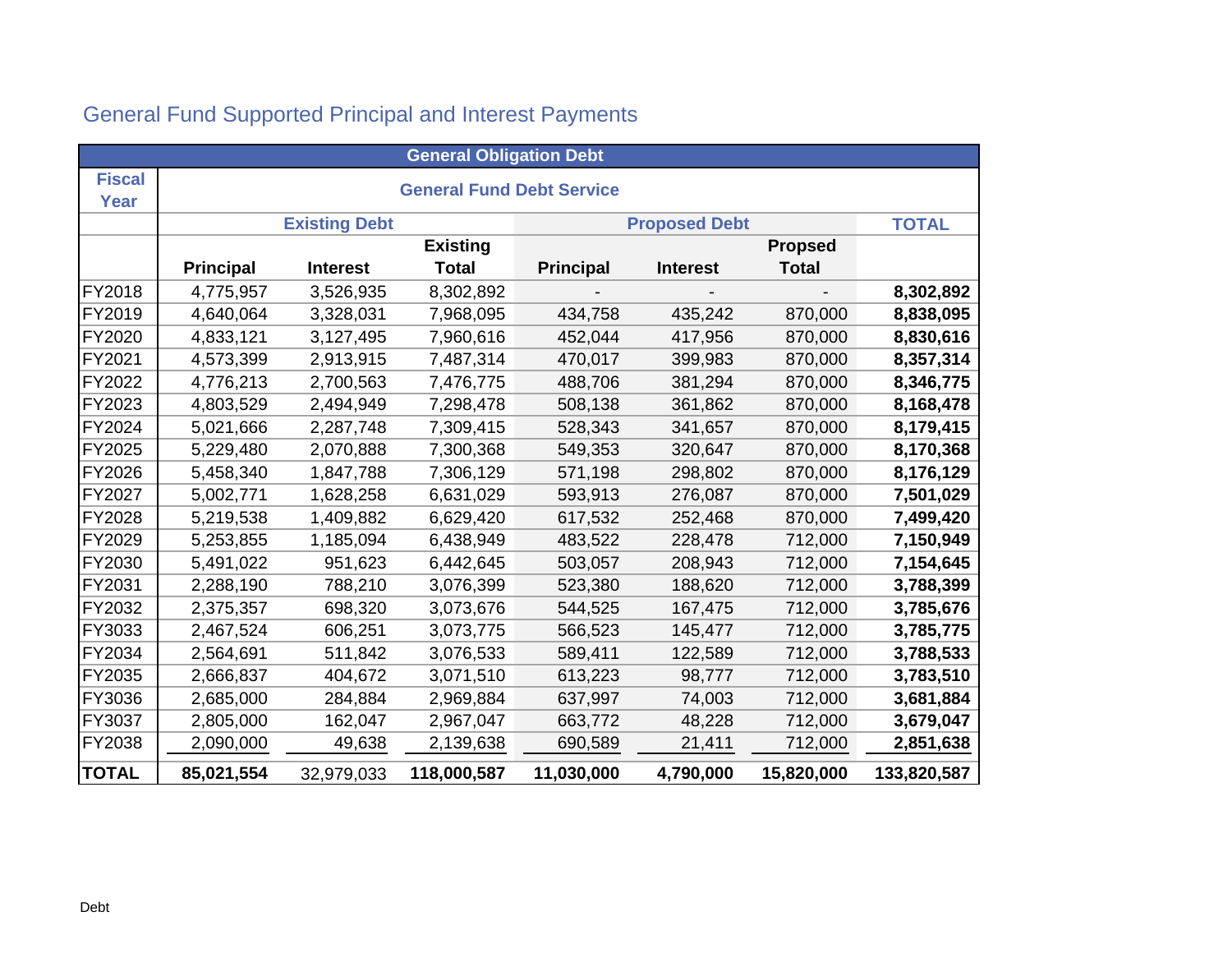| <b>General Obligation Debt</b> |            |                                 |                     |              |                         |              |                          |              |                |  |  |  |  |  |
|--------------------------------|------------|---------------------------------|---------------------|--------------|-------------------------|--------------|--------------------------|--------------|----------------|--|--|--|--|--|
| <b>Fiscal</b><br>Year          |            | <b>General Government Funds</b> |                     |              | <b>Enterprise Funds</b> |              |                          |              |                |  |  |  |  |  |
|                                | City       | Schools*                        | FY 2018<br>Proposed | <b>TOTAL</b> | Water                   | <b>Sewer</b> | Parking                  | <b>TOTAL</b> | R-Board        |  |  |  |  |  |
| FY2018                         | 4,046,042  | 4,256,850                       |                     | 8,302,892    | 829,939                 | 1,609,652    | 299,696                  | 2,739,288    | 281,622        |  |  |  |  |  |
| FY2019                         | 3,748,190  | 4,219,905                       | 870,000             | 8,838,095    | 649,990                 | 1,606,493    | 299,747                  | 2,556,229    | 280,859        |  |  |  |  |  |
| FY2020                         | 3,743,418  | 4,217,198                       | 870,000             | 8,830,616    | 648,627                 | 1,605,380    | 299,657                  | 2,553,664    | 279,584        |  |  |  |  |  |
| FY2021                         | 3,269,695  | 4,217,620                       | 870,000             | 8,357,314    | 512,232                 | 1,261,832    | 301,380                  | 2,075,444    | 279,397        |  |  |  |  |  |
| FY2022                         | 3,260,842  | 4,215,934                       | 870,000             | 8,346,775    | 513,685                 | 1,261,577    | 299,009                  | 2,074,270    | 278,697        |  |  |  |  |  |
| FY2023                         | 3,102,680  | 4,195,798                       | 870,000             | 8,168,478    | 496,314                 | 1,248,619    | 298,497                  | 2,043,430    | 280,756        |  |  |  |  |  |
| FY2024                         | 3,108,570  | 4,200,844                       | 870,000             | 8,179,415    | 494,837                 | 1,246,091    | 299,799                  | 2,040,727    | 282,047        |  |  |  |  |  |
| FY2025                         | 3,102,133  | 4,198,235                       | 870,000             | 8,170,368    | 496,409                 | 1,243,240    | 297,006                  | 2,036,655    | $\blacksquare$ |  |  |  |  |  |
| FY2026                         | 3,104,227  | 4,201,902                       | 870,000             | 8,176,129    | 497,737                 | 1,234,101    | 298,025                  | 2,029,863    |                |  |  |  |  |  |
| FY2027                         | 2,429,220  | 4,201,809                       | 870,000             | 7,501,029    | 495,404                 | 1,223,164    | $\overline{\phantom{a}}$ | 1,718,568    |                |  |  |  |  |  |
| FY2028                         | 2,429,654  | 4,199,766                       | 870,000             | 7,499,420    | 496,322                 | 1,215,673    | $\blacksquare$           | 1,711,995    | $\blacksquare$ |  |  |  |  |  |
| FY2029                         | 2,242,494  | 4,196,455                       | 712,000             | 7,150,949    | 464,812                 | 619,297      | $\overline{\phantom{a}}$ | 1,084,109    | $\blacksquare$ |  |  |  |  |  |
| FY2030                         | 2,242,053  | 4,200,592                       | 712,000             | 7,154,645    | 465,283                 | 609,274      | $\overline{\phantom{a}}$ | 1,074,557    |                |  |  |  |  |  |
| FY2031                         | 2,242,852  | 833,547                         | 712,000             | 3,788,399    | 465,530                 | 153,267      |                          | 618,798      | $\blacksquare$ |  |  |  |  |  |
| FY2032                         | 2,244,576  | 829,100                         | 712,000             | 3,785,676    | 465,554                 | 153,275      | $\overline{\phantom{a}}$ | 618,828      | $\blacksquare$ |  |  |  |  |  |
| FY3033                         | 2,243,031  | 830,744                         | 712,000             | 3,785,775    | 465,353                 | 153,209      | $\overline{a}$           | 618,561      |                |  |  |  |  |  |
| FY2034                         | 2,243,008  | 833,525                         | 712,000             | 3,788,533    | 464,928                 | 153,069      |                          | 617,997      |                |  |  |  |  |  |
| FY2035                         | 2,241,238  | 830,272                         | 712,000             | 3,783,510    | 464,304                 | 152,852      | $\overline{\phantom{a}}$ | 617,156      | $\blacksquare$ |  |  |  |  |  |
| FY3036                         | 2,138,925  | 830,959                         | 712,000             | 3,681,884    |                         |              | $\blacksquare$           |              |                |  |  |  |  |  |
| FY3037                         | 2,136,538  | 830,509                         | 712,000             | 3,679,047    |                         |              |                          |              |                |  |  |  |  |  |
| FY2038                         | 2,139,638  |                                 | 712,000             | 2,851,638    |                         |              |                          |              |                |  |  |  |  |  |
| <b>TOTAL</b>                   | 57,459,024 | 60,541,563                      | 15,820,000          | 133,820,587  | 9,387,261               | 16,750,065   | 2,692,815                | 28,830,141   | 1,962,963      |  |  |  |  |  |

# All Funds - General Obligation & Revenue Debt Payments by Fiscal Year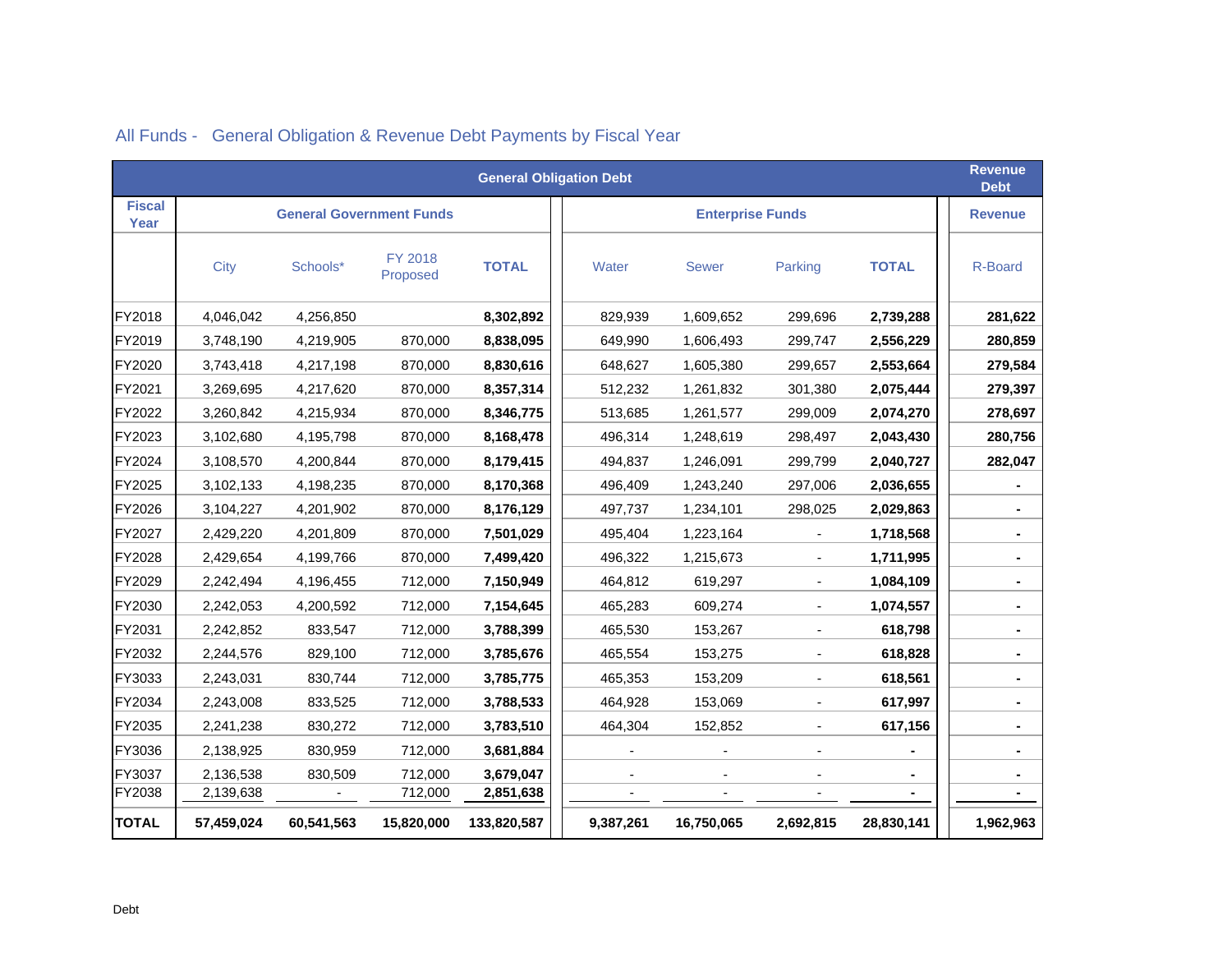## Summary of Outstanding Debt (Principal)

| <b>Outstanding Debt</b>                                                               | <b>Purpose</b>                                                                                                                           | <b>Original</b><br><b>Issuance</b> | <b>Issue</b><br><b>Date</b> | <b>Maturity</b><br><b>Date</b> |            | <b>Principal Allocation By Sector</b> | <b>Balance</b><br>6/30/2017 | <b>Balance</b><br>6/30/2018 |                                  |             |             |
|---------------------------------------------------------------------------------------|------------------------------------------------------------------------------------------------------------------------------------------|------------------------------------|-----------------------------|--------------------------------|------------|---------------------------------------|-----------------------------|-----------------------------|----------------------------------|-------------|-------------|
| <b>General Obligation</b>                                                             |                                                                                                                                          |                                    |                             |                                | City       | <b>Schools</b>                        | Water<br>Utility            | <b>Sewer</b><br>Utility     | <b>Parking</b><br><b>Utility</b> |             |             |
| 2004A General Obligation School<br>Bonds - Virginia Public School<br>Authority (VPSA) | Construction of James Monroe High<br>School and Lafayette Upper Elementary<br>School                                                     | 48,095,000                         |                             | 2004 7/15/2029                 |            | 32,320,000                            |                             |                             |                                  | 32,320,000  | 30,515,000  |
| 2007E General Obligation Bonds                                                        | Various wastewater and water projects<br>and Riverfront Park land acquisition and<br>development.                                        | 10,750,000                         | 2007                        | 8/1/2018                       | 234,600    |                                       | 40,800                      | 744,600                     |                                  | 1,020,000   | 520,000     |
| 2009A General Obligation<br><b>Refunding Bonds</b>                                    | Refunded 1998A bonds (water and<br>wastewater projects, street, education<br>and communications center)                                  | 4,162,000                          | 2009                        | 6/1/2018                       | 281,700    | 34,904                                | 176,396                     |                             |                                  | 493,000     |             |
| 2010A, 2010B, 2010C General<br><b>Obligation Bonds</b>                                | <b>Wastewater Projects</b>                                                                                                               | 6,220,000                          |                             | 2010 2/15/2030                 |            |                                       |                             | 4,525,000                   |                                  | 4,525,000   | 4,250,000   |
| 2011A General Obligation Bonds                                                        | New courthouse and related<br>improvements and refunded 2001A<br>bonds (Conwan Blvd, Dixon St<br>recreation center, fire ladder truck)   | 36,650,000                         |                             | 2011 7/15/2037                 | 31.130.810 | 86,236                                | 72,782                      | 45.172                      |                                  | 31,335,000  | 30,165,000  |
| 2014A General Obligation<br><b>Refunding Bonds</b>                                    | Refunded 2005 B bonds (Dixon Park,<br>police headquarters, Sophia St parking<br>garage)                                                  | 6,820,000                          | 2014                        | 8/1/2025                       | 3.709.528  |                                       |                             |                             | 2.425.472                        | 6,135,000   | 5,515,000   |
| 2014B General Obligation<br><b>Refunding Bonds</b>                                    | Refunded 2007E bonds (Various<br>wastewater and water projects and<br>Riverfront Park land acquisition and<br>development)               | 6,915,000                          | 2014                        | 8/1/2027                       | 1.543.300  |                                       | 268,400                     | 4.898.300                   |                                  | 6,710,000   | 6,600,000   |
| 2015A General Obligation Bonds                                                        | Wastewater and water projects,<br>transportation improvements, refuse<br>collection vehicles, Riverfront Park, Fire<br>Station #3 design | 15,865,000                         | 2015                        | 4/1/2035                       | 2,855,475  |                                       | 7,155,585                   | 3,213,940                   |                                  | 13,225,000  | 11,870,000  |
| 2016A General Obligation Bond                                                         | Public Safety radio system, Original<br>Walker Grant School site improvements                                                            | 12,820,000                         |                             | 2016 10/1/2036                 | 1,600,000  | 11,225,000                            |                             |                             |                                  | 12,825,000  | 12,335,000  |
| <b>Total G.O. Outstanding Principal</b>                                               | <b>Existing Debt</b>                                                                                                                     |                                    |                             |                                | 41,355,413 | 43,666,140                            | 7,713,963                   | 13,427,012                  | 2,425,472                        | 108,588,000 | 101,770,000 |
| Proposed FY 2018 General<br><b>Obligation Bonds</b>                                   | Riverfront Park, Salt Storage Facility,<br>Walker Grant Roof. Fall Hill Avenue                                                           | 11,030,000                         | Spring<br>2018              | 2038                           | 9,730,000  | 1,300,000                             |                             |                             |                                  |             | 11,030,000  |
| <b>TOTAL GENERAL OBLIGATION</b><br><b>OUTSTANDING PRINCIPAL</b>                       | <b>Existing and Proposed Debt</b>                                                                                                        |                                    |                             |                                | 51.085.413 | 44,966,140                            | 7,713,963                   | 13,427,012                  | 2,425,472                        | 108,588,000 | 112,800,000 |

| <b>Revenue Debt</b>          |                                                    |          |                |          |           |
|------------------------------|----------------------------------------------------|----------|----------------|----------|-----------|
| 2015D Revenue Bond (R-Board) | Solid waste - improvements at regional<br>landfill | .855.000 | 2015 10/1/2023 | ,660,000 | 1,455,000 |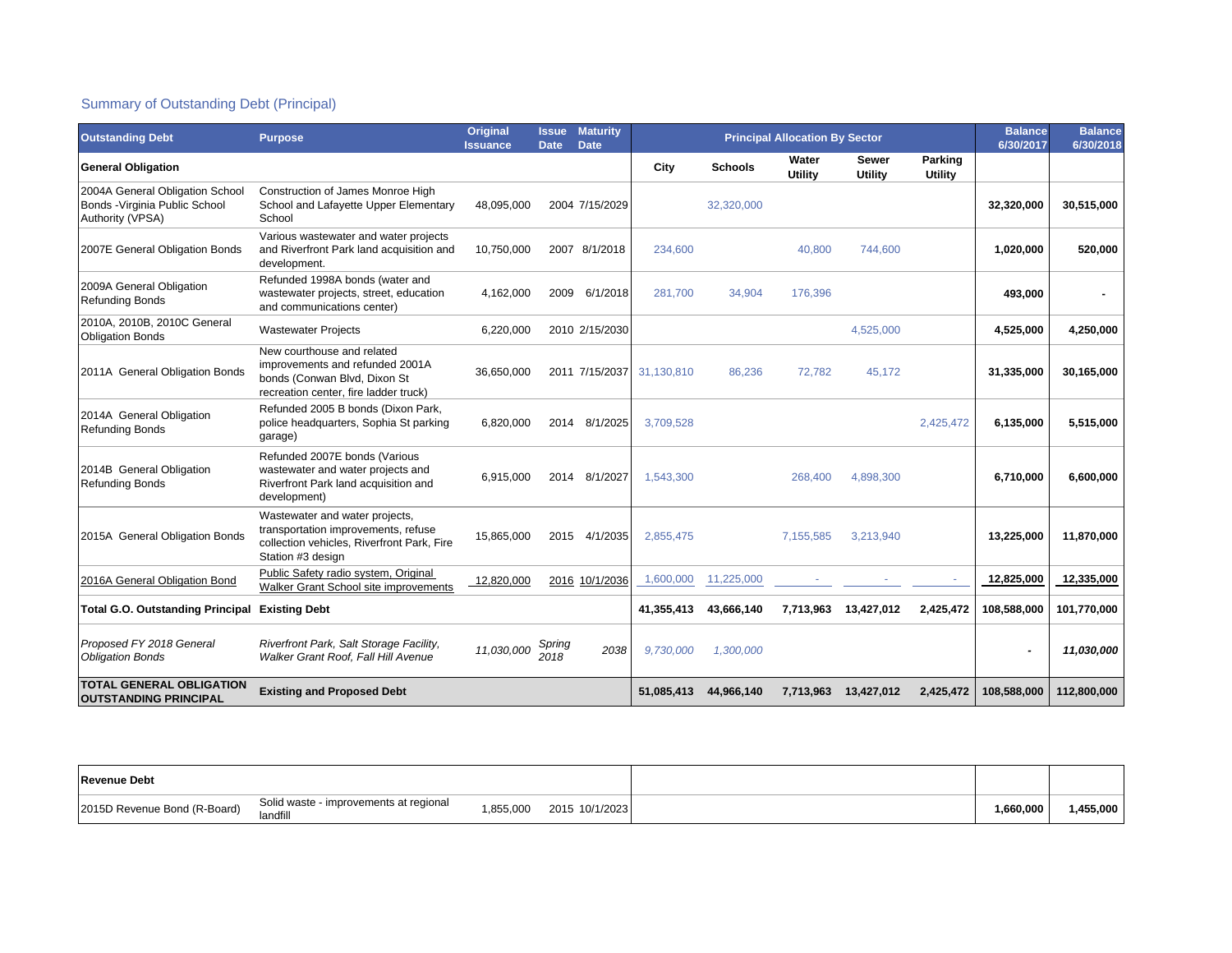#### FY 2018 Debt Service Appropriation - Debt Payments by Sector

| FY 2018 Debt Service                                                     |                     | FY 2018 Appropriation - Allocation By Sector |           |           |                                              |           |           |          |         |                        |          |           |              |                                |                 | FY 2018 Total G.O. Debt<br><b>Service</b> |                                   |             |
|--------------------------------------------------------------------------|---------------------|----------------------------------------------|-----------|-----------|----------------------------------------------|-----------|-----------|----------|---------|------------------------|----------|-----------|--------------|--------------------------------|-----------------|-------------------------------------------|-----------------------------------|-------------|
| <b>General Obligation</b>                                                |                     | City<br><b>Schools</b>                       |           |           | <b>Water Utility</b><br><b>Sewer Utility</b> |           |           |          |         | <b>Parking Utility</b> |          |           | <b>Total</b> | <b>Total</b>                   | <b>Total GO</b> |                                           |                                   |             |
|                                                                          | Principal           | Interest                                     | Total     | Principal | Interest                                     | Total     | Principal | Interest | Total   | Principal              | Interest | Total     | Principal    | Interest                       | Total           | <b>General</b><br><b>Fund</b>             | <b>Enterprise</b><br><b>Funds</b> | <b>Debt</b> |
| 2004A General Obligation School<br>Bonds*                                |                     |                                              |           | 1,805,000 | 1,564,893 3,369,893                          |           |           |          |         |                        |          |           |              |                                |                 | 3,369,893                                 | ٠                                 | 3,369,893   |
| 2007E General Obligation Bonds                                           | 115,000             | 7,084                                        | 122,084   |           |                                              |           | 20,000    | 1,232    | 21,232  | 365,000                | 22,484   | 387,484   |              |                                |                 | 122,084                                   | 408,716                           | 530,800     |
| 2009A General Obligation<br><b>Refunding Bonds</b>                       | 281,700             | 8,451                                        | 290,151   | 34,904    | 1,047                                        | 35,952    | 176,395   | 5,292    | 181,687 |                        |          |           |              |                                |                 | 326,103                                   | 181.687                           | 507,790     |
| 2010A, 2010B, 2010C General<br><b>Obligation Bonds</b>                   |                     |                                              |           |           |                                              |           |           |          |         | 275,000                | 232,160  | 507,160   |              |                                |                 | ٠                                         | 507,160                           | 507,160     |
| 2011A General Obligation Bonds                                           | 1,128,540           | 1,192,478                                    | 2,321,018 | 17,510    | 3,355                                        | 20,865    | 14,778    | 4,181    | 18,959  | 9,172                  | 6,074    | 15,246    |              |                                |                 | 2,341,883                                 | 34,204                            | 2,376,088   |
| 2014A General Obligation<br><b>Refunding Bonds</b>                       | 374,883             | 83,473                                       | 458,356   |           |                                              |           |           |          |         |                        |          |           | 245,117      | 54,579                         | 299,696         | 458,356                                   | 299,696                           | 758,053     |
| 2014B General Obligation<br><b>Refunding Bonds</b>                       | 25,300              | 39,032                                       | 64,332    |           |                                              |           | 4,400     | 6,788    | 11,188  | 80,300                 | 123,883  | 204,183   |              |                                |                 | 64,332                                    | 215,371                           | 279,703     |
| 2015A General Obligation Bonds                                           | 503,119             | 66,248                                       | 569,367   |           |                                              |           | 430,864   | 166,009  | 596,873 | 421,017                | 74,563   | 495,580   |              |                                |                 | 569,367                                   | 1,092,453                         | 1,661,820   |
| 2016A General Obligation Bond*'                                          | 145,000             | 75,734                                       | 220,734   | 345,000   | 485,141                                      | 830,141   |           |          |         |                        |          |           |              |                                | $\sim$          | 1,050,875                                 | $\sim$                            | 1,050,875   |
| FY 2018<br><b>General Obligation Bonds</b><br><b>Total Appropriation</b> | 2,573,542 1,472,500 |                                              | 4,046,042 | 2,202,414 | 2,054,436                                    | 4,256,850 | 646.438   | 183,502  | 829,939 | 1.150.489              | 459.164  | 1,609,652 | 245.117      | 54.579                         | 299,696         | 8,302,892                                 | 2.739.288                         | 11,042,180  |
|                                                                          |                     |                                              |           |           |                                              |           |           |          |         |                        |          |           |              |                                | *VPSA Credit    | (153, 884)                                |                                   |             |
|                                                                          |                     |                                              |           |           |                                              |           |           |          |         |                        |          |           |              | Required General Fund Transfer |                 | 8,149,008                                 |                                   |             |
| <b>Revenue Debt</b>                                                      |                     | R-Board                                      |           |           |                                              |           |           |          |         |                        |          |           |              |                                |                 |                                           |                                   |             |
| 2015D Revenue Bond                                                       | 205,000             | 76,622                                       | 281,622   |           |                                              |           |           |          |         |                        |          |           |              |                                |                 |                                           |                                   |             |
| <b>Total Revenue Bonds</b>                                               | 205,000             | 76,622                                       | 281,622   |           |                                              |           |           |          |         |                        |          |           |              |                                |                 |                                           |                                   |             |

\* The General Fund transfer to support school debt is reduced by \$153,884 annually based on funds received from the Virginia Public School Authority (VPSA). VPSA issued refunding bonds during FY 2012 and 2014 and sent the